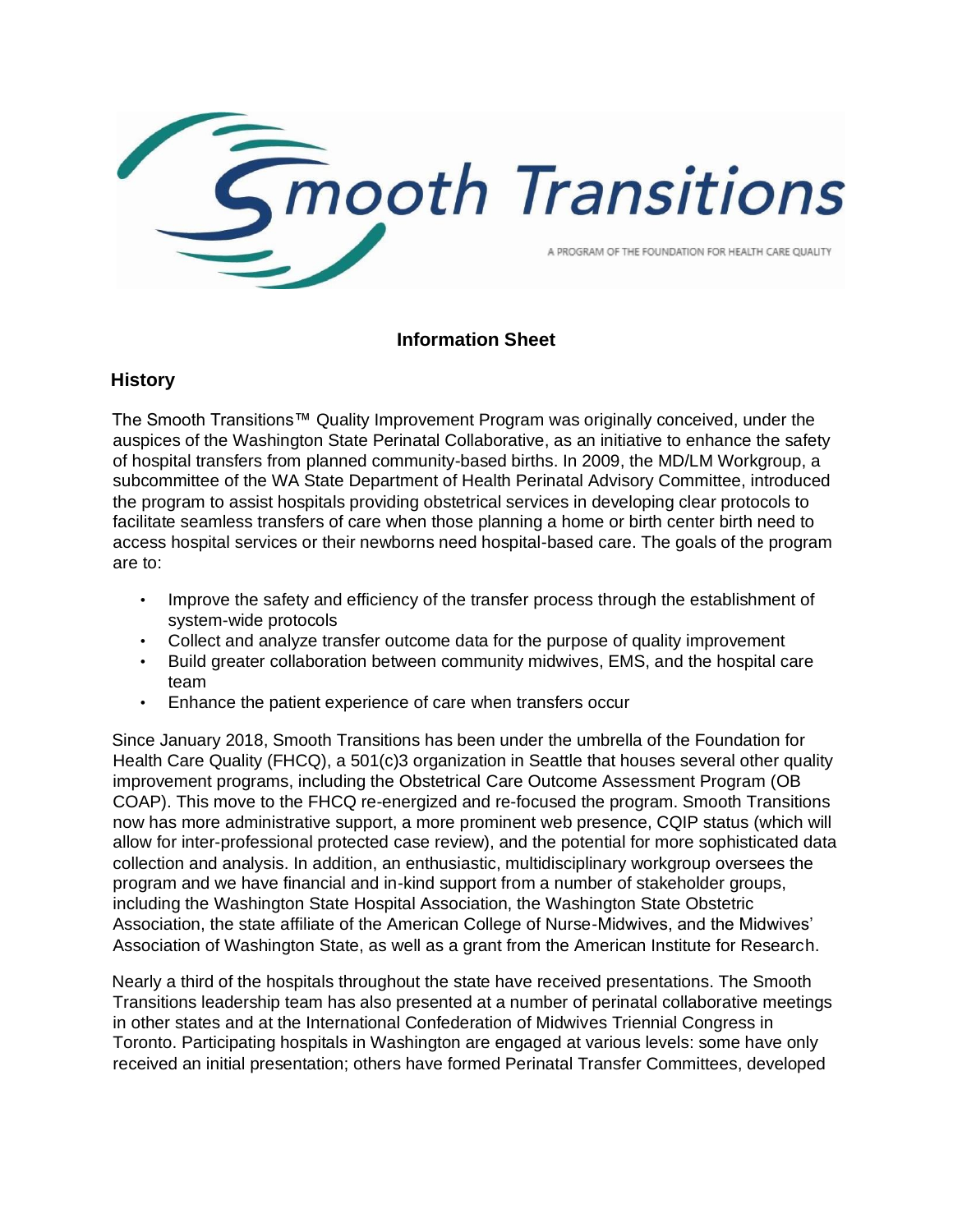clear transfer protocols and are meeting regularly with local community midwives, problemsolving together, and collecting data.

## **How To Get Started**

Hospitals interested in learning more about the Smooth Transitions™ QI Program should contact the Program Coordinator (smoothtransitions@qualityhealth.org) to set up a 90-minute informational meeting with your obstetrical services team to introduce the program. At this meeting, two representatives from the Smooth Transitions Workgroup (usually an OB and a licensed midwife) will co-present and answer questions about the program; then, if the hospital decides to move forward with next steps, the Program Coordinator will be available to provide ongoing consultation and support throughout the process.

The expectation is that each participating hospital will identify clinician champions, both in the hospital and in the midwifery community, and set up a Perinatal Transfer Committee. This committee ideally will include obstetrical staff, OB nursing leadership, pediatric staff, and representatives from patient safety/risk management departments, as well as local EMS providers and licensed midwives who transfer to that hospital. At a minimum, the Perinatal Transfer Committee develops and adopts a transfer protocol, transfer forms, SBAR scripts, and a transfer algorithm. This committee will meet 2 – 3 times/year to discuss any issues or concerns regarding transfers and to share strategies about how to improve efficiency, safety, and satisfaction. Both quantitative and qualitative data are collected on the transfers and then discussed at the Perinatal Transfer Committee meetings. Participating hospitals are also asked to submit a brief annual report to the Smooth Transitions Workgroup about the program's impact. If needed, one benefit of program participation is the ability to engage in a protected case review process under the Department of Health's Coordinated Quality Improvement Program (CQIP).

# **Smooth Transitions Program Steps**

1. **Host a Smooth Transitions**™ **Presentation**

The Smooth Transitions Program Coordinator sets up a presentation at your hospital. Beforehand, the Program Coordinator talks with hospital staff and community midwives about the current situation and issues.

2. **Identify Clinician Champions**

It is important to find a clinician champion for both the hospital and midwifery community. They will help organize meetings and communicate between the groups.

3. **Form a Perinatal Transfer Committee**

Gather a group of obstetrical and pediatric providers, nursing staff, EMS personnel, and local community midwives and form a perinatal transfer committee.

4. **Develop and Adopt Transfer Tools**

The Transfer Committee creates a transfer protocol, and adopts transfer forms, SBAR scripts and a transfer algorithm using provided templates.

5. **Meet Regularly/Interaction**

The Perinatal Transfer Committee meets at least 2 – 3x/year to discuss any issues or concerns regarding transfers and to share strategies about how to improve efficiency, safety, and satisfaction. This can also be an opportunity to share CME, skills training,